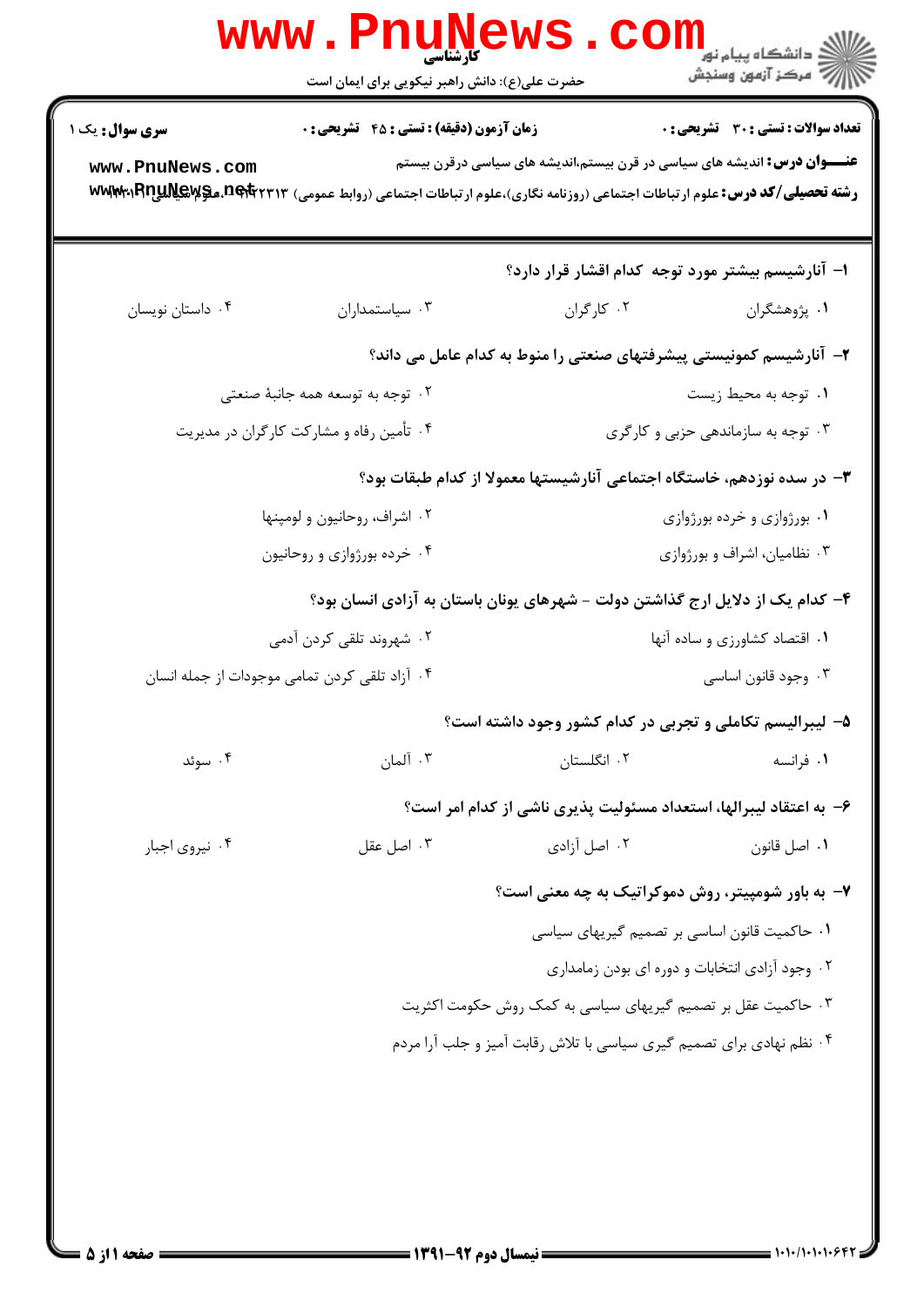|                                                                             | www.PnuNews<br>حضرت علی(ع): دانش راهبر نیکویی برای ایمان است                                         |                                                                                                                                                                                          | دانشگاه پیام نور<br>هنگاه پیام نور<br>ر ج<br>کا مرڪز آزمون وسنڊش |  |
|-----------------------------------------------------------------------------|------------------------------------------------------------------------------------------------------|------------------------------------------------------------------------------------------------------------------------------------------------------------------------------------------|------------------------------------------------------------------|--|
| <b>سری سوال : ۱ یک</b>                                                      | <b>زمان آزمون (دقیقه) : تستی : 45 قشریحی : 0</b>                                                     |                                                                                                                                                                                          | <b>تعداد سوالات : تستی : 30 ٪ تشریحی : 0</b>                     |  |
| www.PnuNews.com<br>WWW.RnuNews.netrryr                                      |                                                                                                      | <b>عنــــوان درس:</b> اندیشه های سیاسی در قرن بیستم،اندیشه های سیاسی درقرن بیستم<br><b>رشته تحصیلی/کد درس:</b> علوم ارتباطات اجتماعی (روزنامه نگاری)،علوم ارتباطات اجتماعی (روابط عمومی) |                                                                  |  |
|                                                                             |                                                                                                      |                                                                                                                                                                                          | ۸- در دموکراسی تدبیری، از چه روشی استفاده میشود؟                 |  |
| ۰۱ حفظ آزادیهای فردی و تلاش برای حضور حداکثری شهروندان در انتخابات          |                                                                                                      |                                                                                                                                                                                          |                                                                  |  |
| ۰۲ تاکید بر آزادیهای بیان و غیره ولی محدود نمودن آزادی در عرصه مدیریت سیاسی |                                                                                                      |                                                                                                                                                                                          |                                                                  |  |
| ۰۳ حفظ آزادیهای فردی و جمع بندی آراء مردمی و مصلحت عمومی                    |                                                                                                      |                                                                                                                                                                                          |                                                                  |  |
| ۰۴ عدم توجه به آزادیهای فردی و اولویت قائل شدن برای خیر عمومی               |                                                                                                      |                                                                                                                                                                                          |                                                                  |  |
|                                                                             |                                                                                                      |                                                                                                                                                                                          | ۹- دموکراسی تکاملی به دنبال چیست؟                                |  |
|                                                                             |                                                                                                      | ۰۱ رساندن انسان به عالی ترین سطح زندگی اخلاقی و سیاسی                                                                                                                                    |                                                                  |  |
|                                                                             |                                                                                                      |                                                                                                                                                                                          | ۰۲ توسعه تدریجی آزادیهای بشری                                    |  |
|                                                                             |                                                                                                      |                                                                                                                                                                                          | ۰۳ برابری هرچه بیشتر شهروندان در سیاست و اقتصاد                  |  |
|                                                                             |                                                                                                      | ۰۴ حمایت از شهروندان در برابر ناگواریهای روابط بین المللی                                                                                                                                |                                                                  |  |
|                                                                             |                                                                                                      | ∙ا− کدام متفکر در تاملات خود از انقلاب فرانسه از اصطلاح محافظه کاری استفاده کرد؟                                                                                                         |                                                                  |  |
| ۰۴ لاک                                                                      | ۰۳ برک                                                                                               | ۰۲ روسو                                                                                                                                                                                  | ۰۱ هگل                                                           |  |
|                                                                             |                                                                                                      |                                                                                                                                                                                          | 11- کدام یک در مورد اکشات صحیح است؟                              |  |
|                                                                             | ۰۲ تجدد طلب است                                                                                      |                                                                                                                                                                                          | ٠١ عقل گراست                                                     |  |
| ۰۴ سیاست را عرصه حضور و فعالیت برابر همه احزاب میداند                       |                                                                                                      |                                                                                                                                                                                          | ۰۳ به استفاده از تجربیات کذشته تاکید دارد                        |  |
|                                                                             |                                                                                                      | <b>۱۲</b> - توجه به ذهنیت و عقل دکارتی در چه عصری وجود داشت؟                                                                                                                             |                                                                  |  |
| ۰۴ محافظه کاری                                                              | ۰۳ اصلاح دینی                                                                                        | ۰۲ روشنگری                                                                                                                                                                               | ۰۱ رنسانس                                                        |  |
|                                                                             |                                                                                                      | ۱۳- به عقیده اکشات، پیدایش انسان توده ای ناشی از چه وضعیتی بود؟                                                                                                                          |                                                                  |  |
|                                                                             |                                                                                                      |                                                                                                                                                                                          | ٠١ سلطه حكومتهاى جمع گرا و توتاليتر                              |  |
|                                                                             |                                                                                                      |                                                                                                                                                                                          | ۰۲ تسلط ایدئولوژیهای کمونیسم و نازیسم                            |  |
| ۰۳ عدم وجود سازگاریهای سالم و عقلانی برای جلوگیری از اقتدارطلبی             |                                                                                                      |                                                                                                                                                                                          |                                                                  |  |
|                                                                             |                                                                                                      | ۰۴ شکل گیری افرادی که مایل یا قادر به قبول مسئولیت فردی نبودند                                                                                                                           |                                                                  |  |
|                                                                             | ۱۴- دموکراسی، تدریجی بودن تصمیمات، پرهیز از اعمال غیر اخلاقی و … از خصوصیات فکری کدام نحله فکری بود؟ |                                                                                                                                                                                          |                                                                  |  |
| ۰۴ تجدید نظر طلب ها                                                         | ۰۳ پوژاديست ها                                                                                       | ۰۲ بلشویک ها                                                                                                                                                                             | ٠١. فابيان ها                                                    |  |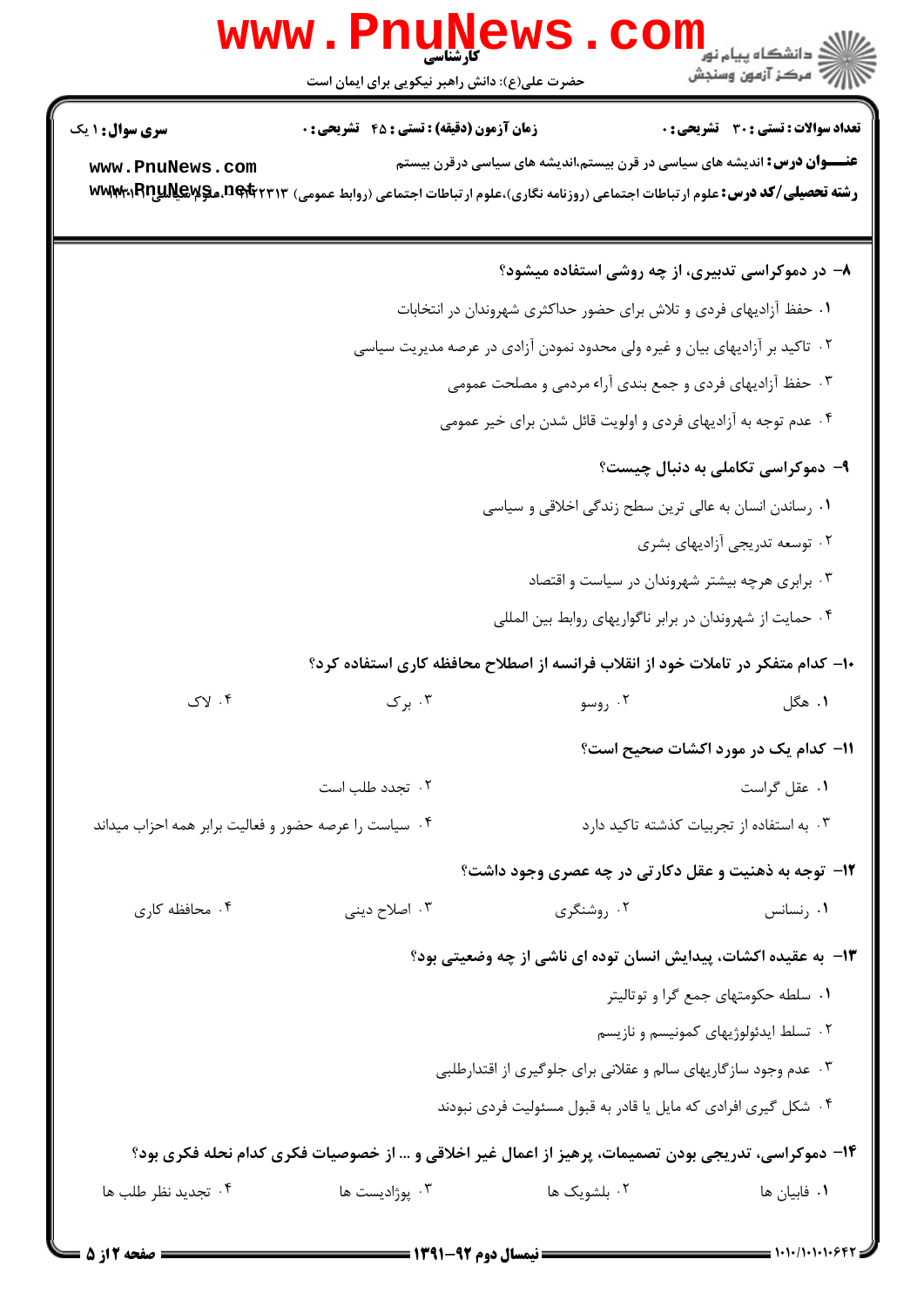|                                                                                                                           | حضرت علی(ع): دانش راهبر نیکویی برای ایمان است                                                               |  |
|---------------------------------------------------------------------------------------------------------------------------|-------------------------------------------------------------------------------------------------------------|--|
| تعداد سوالات : تستي : 30 ٪ تشريحي : 0<br><b>عنــــوان درس:</b> اندیشه های سیاسی در قرن بیستم،اندیشه های سیاسی درقرن بیستم | <b>سری سوال : ۱ یک</b><br><b>زمان آزمون (دقیقه) : تستی : 45 قشریحی : 0</b>                                  |  |
| <b>رشته تحصیلی/کد درس:</b> علوم ارتباطات اجتماعی (روزنامه نگاری)،علوم ارتباطات اجتماعی (روابط عمومی)                      | www.PnuNews.com<br>www.BnuNews.netrrir                                                                      |  |
| ۱۵– سوسیال دموکراتها در کدام کشور از موفقیت بیشتری برخوردار گردیدند؟                                                      |                                                                                                             |  |
| ۰۱ انگلستان و فرانسه<br>۰۲ سوئد و آلمان                                                                                   | ۰۴ آلمان و انگلستان<br>۰۳ فرانسه و سوئد                                                                     |  |
| ۱۶– سوسیالیسم معاصر به دنبال انتقاد از چه مسائلی بوده است؟                                                                |                                                                                                             |  |
| ٠١ نابرابريهاى طبقاتى                                                                                                     | ۰۲ ابزارانگاری انسان و تفرد آدمها                                                                           |  |
| ۰۳ عدم مسئوليت پذيري جمعي انسانها                                                                                         | ۰۴ کاهش منزلت فرد و معرفت گرايي                                                                             |  |
|                                                                                                                           | ۱۷– یکی از ویژگیهای اجتناب ناپذیر سوسیالیسم که موجب برنامه ریزی ماشینی انسان میشود، چه بوده است؟            |  |
| ۰۱ جمع گرايي                                                                                                              | ۰۲ مخالفت با مالکیت خصوصی                                                                                   |  |
| ۰۳ گرايش به ديوانسالاري                                                                                                   | ۰۴ عقیده به توزیع ثروت برابر                                                                                |  |
| 1۸– تنها مشکل فهم مناسب مارکس چیست؟                                                                                       |                                                                                                             |  |
| ۰۱ تفسیرهای متعدد صورت گرفته از اندیشه های وی                                                                             | ۰۲ عدم همخوانی مقوله های مختلف اندیشه او                                                                    |  |
| ۰۳ استفاده از تعابیر و اصطلاحات دشوار در کتابهای خود                                                                      | ۰۴ حجم زیاد آثار و تنوع مطالب او                                                                            |  |
| <b>۱۹</b> - بر اساس نظریه مارکس نیروی اصلی تحول تاریخی کدام است؟                                                          |                                                                                                             |  |
| ۰۱ تغییرات در نیروهای تولیدی                                                                                              | ۰۲ ماتر پالیسم تاریخی                                                                                       |  |
| ۰۳ تضاد بين روبنا و زيربنا                                                                                                | ۰۴ ستم طبقات بالا به طبقات فرودست                                                                           |  |
| ۲۰- به عقیده مارکس پیامد تقسیم کار در جوامع بورژوازی چه بوده است؟                                                         |                                                                                                             |  |
| ۰۱ انباشت سرمایه                                                                                                          | ۰۲ شي وارگي انسان                                                                                           |  |
| ۰۳ تشدید بیکاری و فقر                                                                                                     | ۰۴ گسترش مصرف گرایی                                                                                         |  |
|                                                                                                                           | <b>۲۱</b> - به عقیده تام باتامور، نظریه انتقادی نوهگلی در چه دوره ای از مراحل حیات مکتب فرانکفورت حاکم بود؟ |  |
| ۰۱ پس از مرگ آدورنو و هورکهایمر                                                                                           | ۰۲ مرحله اول از ۱۹۲۳ تا ۱۹۳۳                                                                                |  |
| ۰۳ برجسته شدن مارکوزه به عنوان نماینده آنها                                                                               | ۰۴ فرار اعضای مکتب به امریکا در اثر سلطه فاشیسم                                                             |  |
| ۲۲– از دیدگاه مکتب فرانکفورت، پوزیتیویسم چه نقشی در جامعه غرب داشت؟                                                       |                                                                                                             |  |
| ۰۱ اتکای علم به تجربه و مشاهده                                                                                            | ۰۲ تسلط رویکرد استقرایی در علم                                                                              |  |
| ۰۳ پیش برنده عقلانیت ابزاری                                                                                               | ۰۴ تشدید مصرف گرایی                                                                                         |  |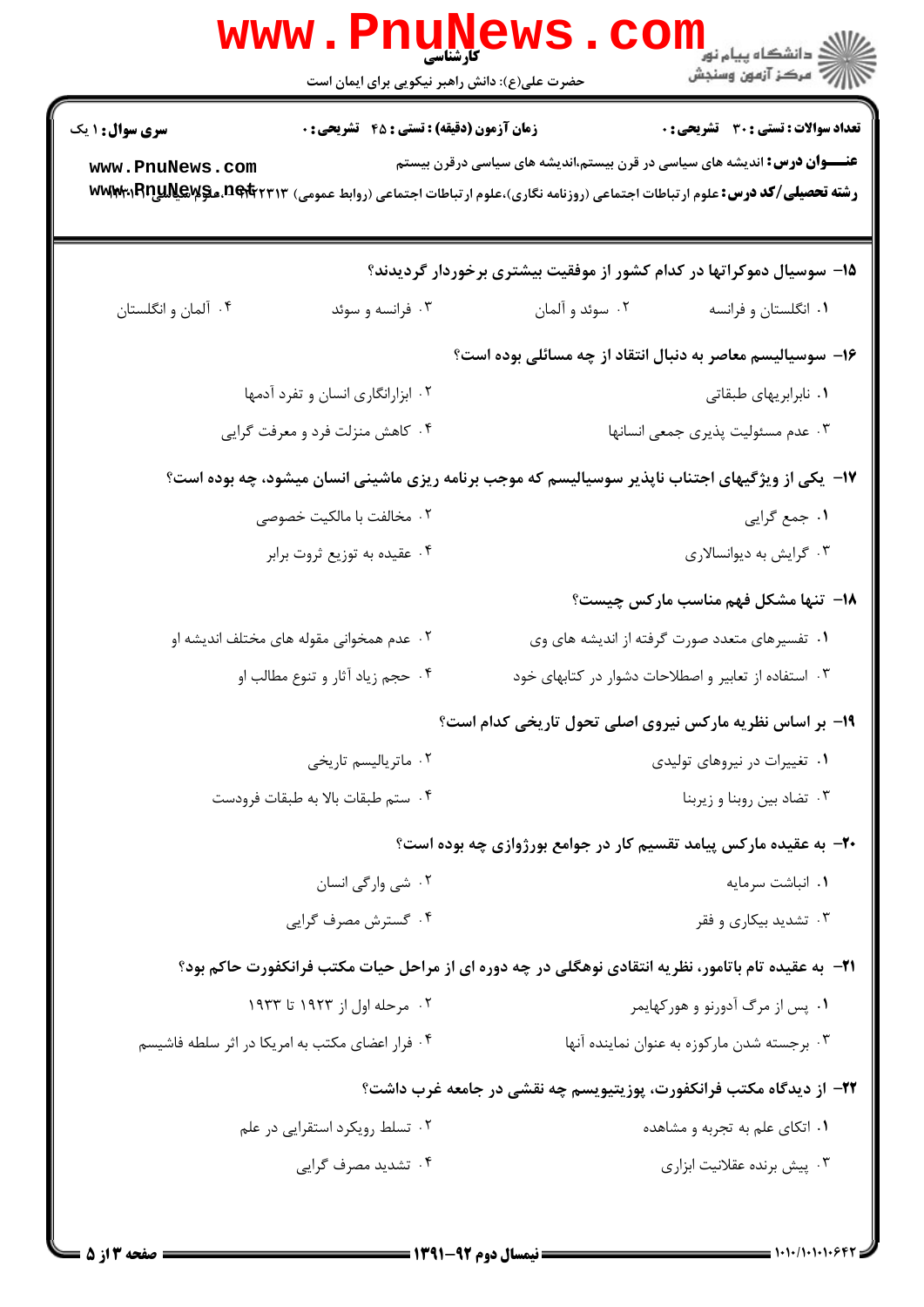| www.PnuNews                                                                               |                                                                                                                      |              |                                                                                  |  |  |
|-------------------------------------------------------------------------------------------|----------------------------------------------------------------------------------------------------------------------|--------------|----------------------------------------------------------------------------------|--|--|
|                                                                                           | حضرت علی(ع): دانش راهبر نیکویی برای ایمان است                                                                        |              |                                                                                  |  |  |
| <b>سری سوال : ۱ یک</b>                                                                    | <b>زمان آزمون (دقیقه) : تستی : 45 تشریحی : 0</b>                                                                     |              | <b>تعداد سوالات : تستی : 30 ٪ تشریحی : 0</b>                                     |  |  |
| www.PnuNews.com<br>www.RnuNews.netrrir                                                    | <b>رشته تحصیلی/کد درس:</b> علوم ارتباطات اجتماعی (روزنامه نگاری)،علوم ارتباطات اجتماعی (روابط عمومی)                 |              | <b>عنــــوان درس:</b> اندیشه های سیاسی در قرن بیستم،اندیشه های سیاسی درقرن بیستم |  |  |
| ۲۳- مارکوزه برای رفع کاستیهای آموزه های مارکس، از چه روشی استفاده کرد؟                    |                                                                                                                      |              |                                                                                  |  |  |
|                                                                                           | ۰۲ مباحث روانشناختی                                                                                                  |              | ٠١ مباحث جامعه شناختى                                                            |  |  |
|                                                                                           | ۰۴ عمل گرايي                                                                                                         |              | ۰۳ مباحث فلسفى                                                                   |  |  |
| ۲۴- به عقیده هابرماس، عقلانیت ابزاری در کدام وضعیت ناکام خواهد بود؟                       |                                                                                                                      |              |                                                                                  |  |  |
|                                                                                           | ۰۲ تنظیم روزافزون مناسبات                                                                                            |              | ۰۱ ترقی فن آوریها                                                                |  |  |
|                                                                                           | ۰۴ شي انگاري كردن انسان                                                                                              |              | ۰۳ توسعه بحران مشروعيت                                                           |  |  |
|                                                                                           |                                                                                                                      |              | ۲۵– کدام گزینه در مورد نظریه هابرماس در رابطه با سیاست صحیح است؟                 |  |  |
| ۰۱ حوزه عمومی سیاست حوزه ای تخصصی است که افراد عادی نباید در آن دخالت کنند                |                                                                                                                      |              |                                                                                  |  |  |
|                                                                                           |                                                                                                                      |              | ۰۲ حوزه سیاسی یا دولتی روبنای حوزه یا علایق اقتصادی است                          |  |  |
|                                                                                           | ۰۳ حوزه سیاسی حوزه علایق جزیی و خصوصی است و نفع کلی شهروندان مصالح عمومی آنها است                                    |              |                                                                                  |  |  |
| ۰۴ حوزه عمومی سیاست حوزه ای تخصصی نیست و تمام شهروندان باید در آن دخالت داشته باشند       |                                                                                                                      |              |                                                                                  |  |  |
| ۲۶– آندره میشل، از فمینیستها، آثار خود را به بررسی کدام موضوع اختصاص داد؟                 |                                                                                                                      |              |                                                                                  |  |  |
| ۰۱ بررسی نحوه مبارزه نهادها و موسسات مردانه برای اثبات زیر دست بودن زن                    |                                                                                                                      |              |                                                                                  |  |  |
| ۰۲ بررسی علل زیر دستی زنان به کمک آموزه های مکتب مارکسیستی، اگزیستانسیالیستی و روانشناختی |                                                                                                                      |              |                                                                                  |  |  |
| ۰۳ کشف و بررسی علائم تبعیض جنسی به ویژه در محیطهای علمی و کتب درسی                        |                                                                                                                      |              |                                                                                  |  |  |
|                                                                                           | ۰۴ بررسی علل بی علاقگی زنان به سیاست یا گرایشهای محافظه کارانه آنان در این عرصه                                      |              |                                                                                  |  |  |
|                                                                                           | ۲۷- عقیده به برتری نژاد سفید و این که این نژاد در خطر دوگانه نبرد طبقاتی و جنگ رنگین پوستها قرار دارد، از عقاید کدام |              | یک بود؟                                                                          |  |  |
| ۰۴ سورل                                                                                   | ۰۳ اشپینگلر                                                                                                          | ۰۲ چمبرلین   | ۰۱ گوبينو                                                                        |  |  |
|                                                                                           |                                                                                                                      |              | ۲۸- اریش فروم، از چه دیدگاهی به بررسی فاشیسم و نازیسم پرداخت؟                    |  |  |
| ۰۴ فلسفی                                                                                  | ۰۳ سیاسی                                                                                                             | ۰۲ روانشناسی | ۰۱ جامعه شناسی                                                                   |  |  |
|                                                                                           | ۲۹- آرنت کدام سازمانهای حکومتهای توتالیتری را، پیوند نخبگان و اوباش، میخواند؟                                        |              |                                                                                  |  |  |
|                                                                                           | ۰۲ میلیشیا                                                                                                           |              | ۰۱ حزب و دستگاه های کنترلی                                                       |  |  |
|                                                                                           | ۰۴ دستگاه سانسور                                                                                                     |              | ۰۳ پلیس                                                                          |  |  |